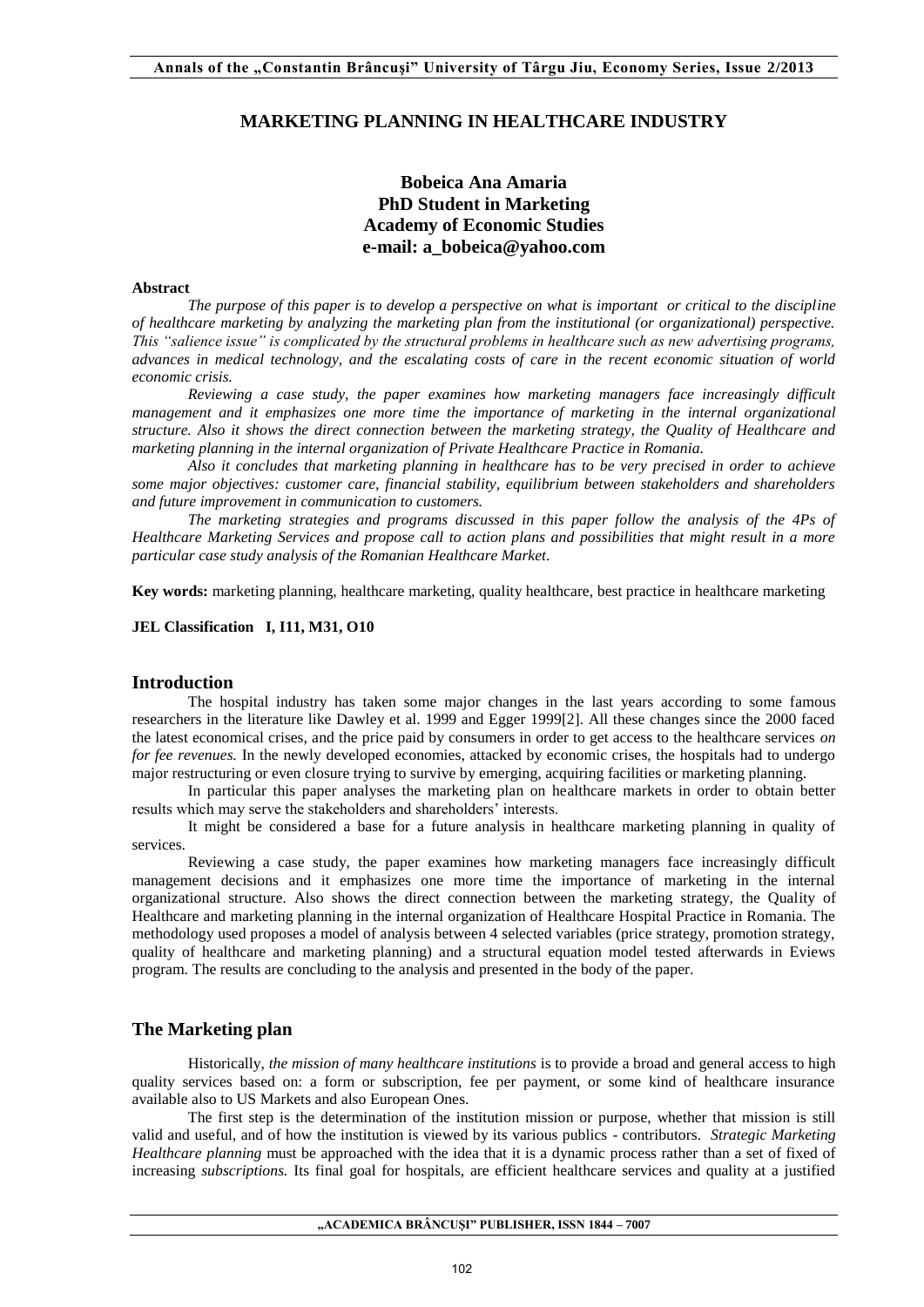level of price. A diversified program with exceptional physicians and satisfied patients must be established as a first step. This process of image-changing through marketing healthcare planning is design to take time, careful curriculum planning, and possibly even mission adjustments. Until recent years, *healthcare marketin*g has been characterized as an activated process by which hospital management and others involved can affect the image for an institution. However, images and missions arise whether active marketing plans were implemented by hospitals or not.

The difference between a successful or unsuccessful image could be the difference between a witting or unwitting marketing process. The steps and importance of the elaboration of a strategic marketing planning are defined in Table 1 and Figure 1.

| Table 1. Steps in an elaboration of a strategic marketing planning and their importance |  |  |
|-----------------------------------------------------------------------------------------|--|--|
|                                                                                         |  |  |

|    | <b>Steps</b>                                                | Importance |
|----|-------------------------------------------------------------|------------|
| 1. | Analyzing the Institution's Image<br>an Mission             | 15%        |
| 2. | Market Analysis                                             | 20%        |
| 3. | Positioning                                                 | 15%        |
| 4. | Marketing Mix                                               | 30%        |
| 5. | The implementation of the Final<br>strategic marketing plan | 20%        |

**Source:** Ensuring a responsive health care planning function in developing regions of the world, Evaluation and Program Planning Magasine, Vol 18, no 3, 1995 [1]





**Source:** Ensuring a responsive health care planning function in developing regions of the world, Evaluation and Program Planning Magasine, Vol 18, no 3, 199 [1]

## **Marketing Strategy**

The marketing strategy in the Healthcare Industry may imply the use of one of the three major strategies:

a. Survival or defensive strategies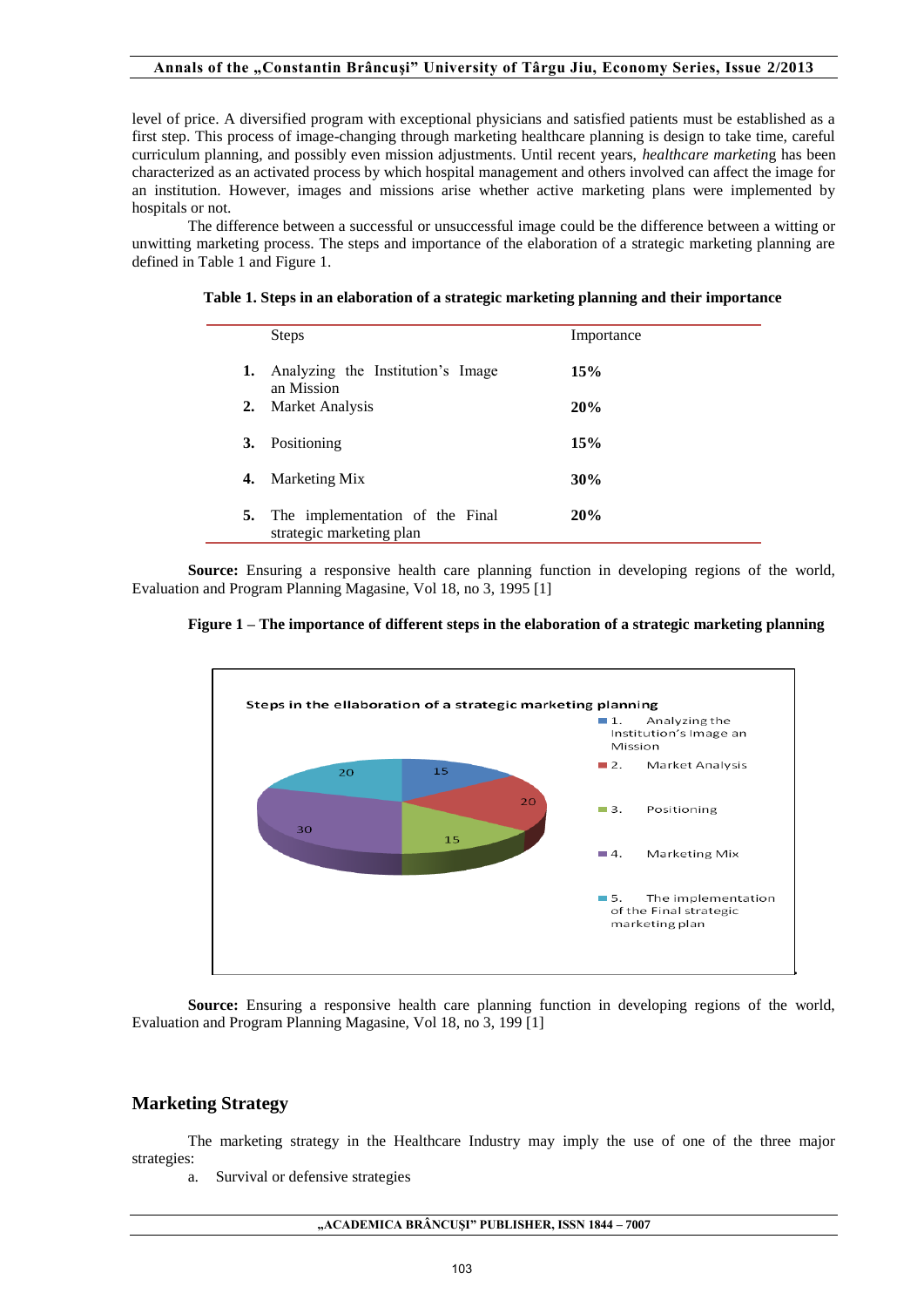- b. Concentration strategy
- c. Collaborative or cooperative strategies

#### **Survival or defensive strategies**

In this case significant internal restructuring and cost control are being noticed along with collaboration or merging processes with other similar size hospitals. Each hospital evaluates the cost/benefits of each service they have and determine that service that one would give up in order that the other hospital could retain and receive the patients from the first hospital.

Services with expensive equipment and staff but with fewer patients are abandoned in favor of those services which required less expensive equipment and staff but with more patients.

Such economical and natural analyzes between two or more hospitals led to better survival in the case of European Hospital System. Also the elimination of unprofitable services within a group of affiliated hospitals has resulted in more efficient use of resources among the group of hospitals and better profits.

#### **Concentration strategy**

The focus in this situation is to open one or few market niches or "condition groups", or patient oriented classification of demands placed on hospital consisting of one or more related conditions. Example case [4]: *Shouldice Hospital. This is* a privately owned hospital outside Toronto which specializes in one specific condition group: inguinal hernia with more than 7000 operations yearly. Results: Doctors at *Shouldice* are 10 times more effective than others elsewhere because the management focuses on the most primary services being famous by procedure which ensure rapid recovery.

### **Collaborative or cooperative strategies**

These strategies are aimed at combining the resources and services of 2 or more cooperating hospitals by economic reasons in order for the hospitals to combine resources.

These collaborative or cooperative strategies are meant for both purposes: survival or competitive enhancement of the hospital services in these tough times. Multiple hospital chains can pursue this strategy if they are nearby (in close by cities). Collaborative or cooperative strategies are similar to the survival or defensive strategies with the characteristics of: aggressive, not defense in nature.

## **Market Analysis**

### *Patients Market*

*A hospital image* is of tremendous importance both in attracting patients and in soliciting donations, and when the image and strategic unit research is taking place, another type of study appears for *a determination of the needs of the potential patients*.

*Determining patient's needs and wants* is not a simple case of interviewing current and potential patients, as it might be for a "regular product".

Many times patients and community members do not know what they really want or need, partly because they are baffled by the complexity of the programs that the **Hospital Sales Team** is selling and because the consequences of changes made to suit patients wants may have unanticipated results.

### *Fund-raising Market*

Some authors **[5, [6]** describe *nonprofit transactions* as attracting resources from donors and allocating those resources to *research*. There are two distinct groups of 'consumers' with whom to deal, and to be successful, *the hospital must satisfy both. Shapiro* goes even further in declaring that the *donor exchange* is of greater importance than is the client exchange. The financial viability of the organization depends on *resource attraction* rather than on resource allocation; thus poor servicing of clients does not ensure financial doom.

However, *in the case of private healthcare organizations*, the patient is at least paying for a big portion of the cost of his healthcare treatment, sometimes for a very large portion; the donor in this case must be seen as of equal or diminish importance but not of more importance. A sampling *of different types of donors* could help to get descriptive and demographic information about them. Those who are most generous could be studied most carefully for their attributes. Finding reasons that they contribute could help *focus promotions* on those hospitals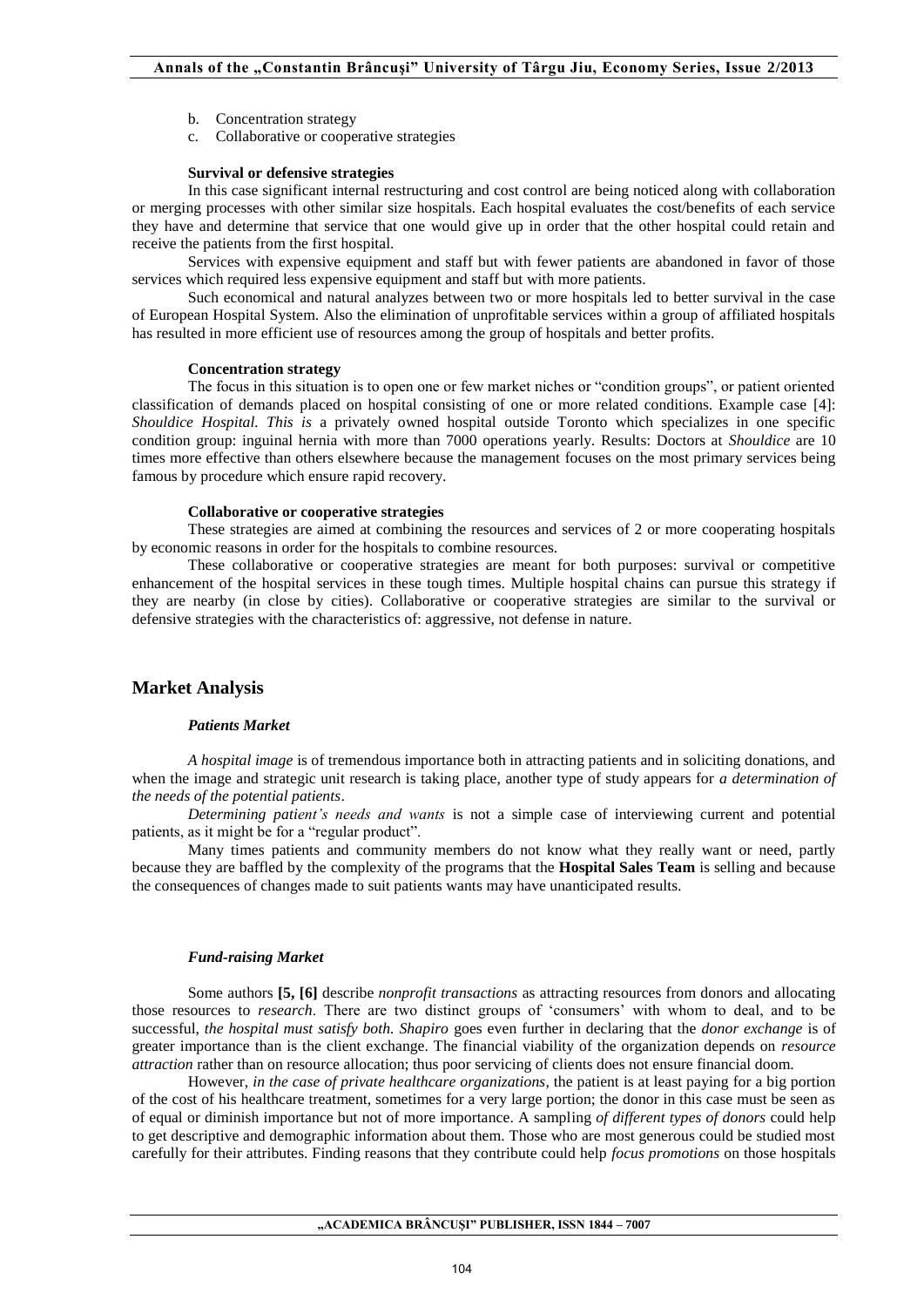programs key attributes. Locating unfulfilled needs could also help to adjust promotions to the expectations on local consumers.

### **Positioning**

As has already been shown, during the market analysis for *patients and donors*, numerous strategies for dealing effectively with those markets may be put in practice. The more alternatives the hospital can generate, the more potential there will be for full responsiveness to the markets.

Once again, the ideas of *image and mission* will become important. If the image of the hospitals in the eyes of its markets *is less than ideal*, or if the mission of the organization is old for the markets' needs, or if the *mission* is identical with every other organization, changes-repositioning might be accomplished. Image is a nebulous term, and trying to improve a hospital image after it has been spoiled may imply different tactics including a new focus for public relations, new programs offerings, elimination of under sale cost programs, encouraging public involvement in healthcare concerns, and the list might go on.

*The next step for the marketing process* is to hire a *professional marketing consultant* and other individual specialists such as *research firms* or advertising agencies as their expertise is needed. It seems that in the traditional rivalry between *management and doctors,* a marketing consultant from 'outside' of the organization would not be seen as siding with either group and thus might facilitate a better cooperation to both groups.

*A marketing director or vice president* might then be hired to perform a number of tasks such as *conducting continuing studies*, *assisting in planning promotions*, *developing a communications system*, *advising appropriate people* concerning patient satisfaction, recruitment and *fund raising.*

It is also important to have a marketing manager**,** because it cannot be stressed enough that marketing, to be successful, must be a continuing process. Institutions, employees, patients are changing and they need constant monitoring.

## **Marketing Programs in Healthcare**

### **1. Product Strategy**

For hospitals, the product – meaning *the healthcare service*- is an intangible combination of hospital service offerings, staffing precision and revenue, doctor's reputation, social offerings and the 'quality' of patient life like the quality of the services offered. Each and every healthcare institution is offering a unique product. A hospital product is so complex and it is difficult to define. Also the hospital must look to the careful hiring of good management, medical staff for the preservation of the *hospital integrity.* Part of the product is most obviously *the program services* at a particular institution or healthcare organization.

Healthcare institutions are also facing demands *to increase research activities* especially to the Hospital in the Unites States or European Community. Each institution will have to go through a process of redefinition to determine its best service, and then it will proceed with marketing that product to its most receptive, specific audience. Ideas for adding *new programs* will surely have arisen during the analysis of the patients market.

Product may include: *subscription programs* related to *living conditions*, both in the community and on the hospital venue; recreation etc there can even be created *pre hospital services* or "polyclinic" services.

Other product/service considerations are the personnel, including doctors, nurses, management staff and even the patient themselves; the hospital, the buildings, the equipment and the facility; and the activities being pursued such as recreation one or "recovery programs".

### **2. Distribution Strategy**

For most hospitals, the location is *fixed, in neighborhoods for the Private Practice* but a few have explored the possibility of other types of services, including "emergency" or "polyclinic" services covering different geographic areas of the cities. Also in the European Union there is a direct direction between the numbers of citizens and number of beds of Public Hospital/Clinics.

Also in some European countries managers will in some cases, discover that renting space for polyclinic services outside the hospital *might be considerably cheaper* than providing additional service on the hospital venue.

### **3. Pricing Policy**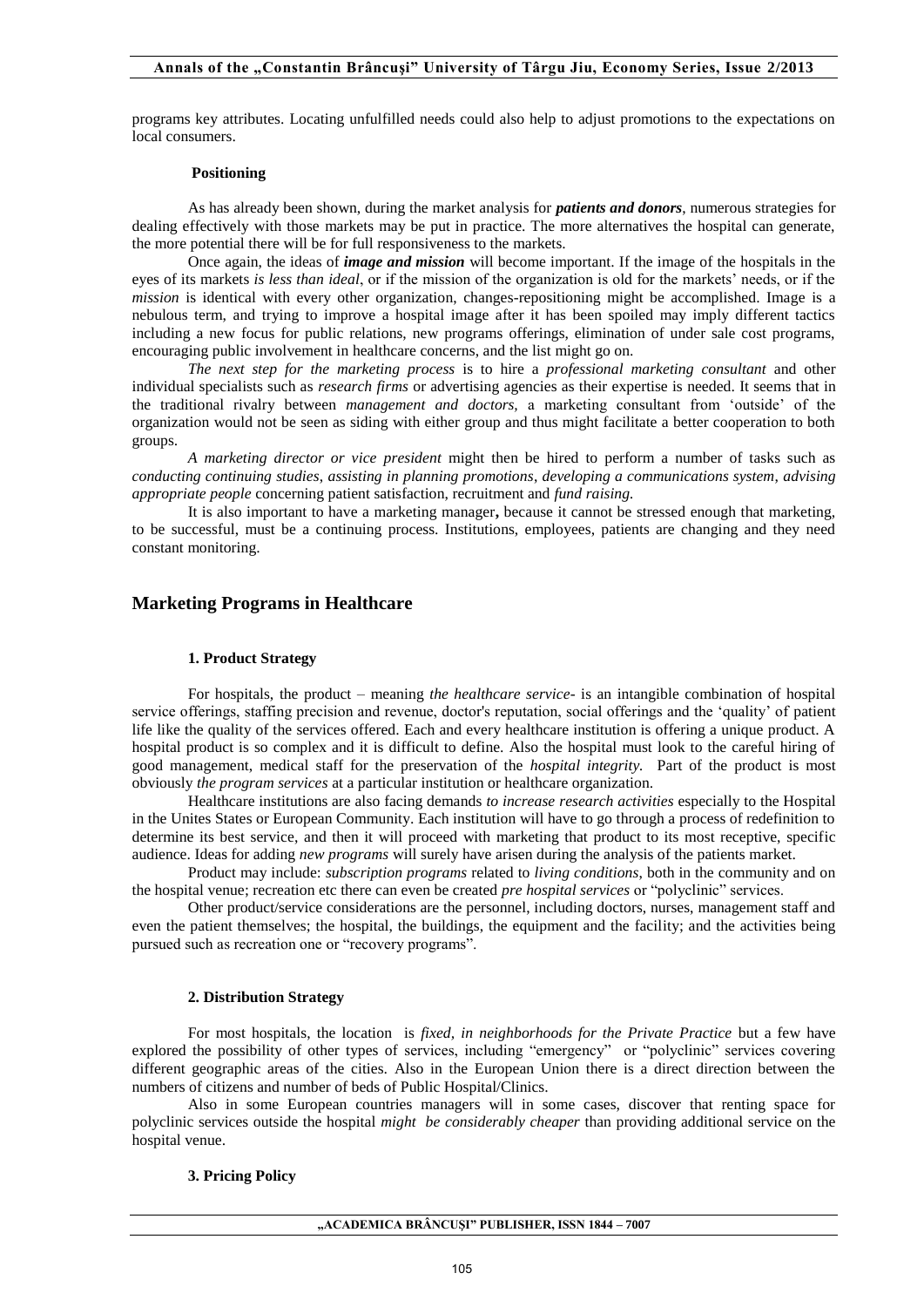*Price promotions* once thought of as tools for short-term sales tactics, are increasingly being used on a regular and continuous basis and may have implications for long-term marketing strategy. The *price promotions* have the potential to be a strong competitive tool and organizations are increasingly using them as such. However, their popularity has resulted in unforeseen effects that may negate the long-run effectiveness of these techniques. But in the case of private practice in the hospital industry price promotion may refer to different consulting discounts, or abonnment to the clinics or hospital services. Also *pricing* which might include subscriptions or fee per payment services, or other financial offerings.

Also comparing *subscription rates* among competing healthcare institutions might also prove helpful because healthcare managers will need to watch the relative importance of subscription costs closely, because with these difficult economic times, pricing could become the major factor instead than prestige when deciding to choose the services of a specific hospital/clinic institution. Through continual monitoring of the hospital's image, the important prestige factor can be studied and adjusted when it becomes necessary.

Adults are probably more concerned about *costs services* because many are using their own discretionary incomes to pay for their hospital services *in these difficult economic times.* 

### **4. Promotion strategy**

When the product, distribution and pricing strategies have all been determined, it is time to market the offerings. Promotion, as in the general marketing of the hospital, can happen consciously or unconsciously [7]:

a) *Conscious promotion* including advertising, direct mail, emailing etc

b) *Unconscious promotion* through *word-of-mouth* especially through patients, and management. *Public relations office*s will hopefully *be able to control rumors* and promote positive news releases that are free to the hospital. One of the *first promotional tasks* is to learn how patients make their decisions about which hospital to attend with the hope that the hospital can 'be there' with the right information at the right place and with the best medical team to assist the decision-making process. This might be the case of birth assistance hospitals- maternities.

The hospital needs to offer an informational service for virtual patients to part decision-making process through *publications* in a defined order. First, the publications should make the public aware that the hospital exists. The best publications for this task a*re press releases in the media.* Also, joint advertising with *vendors allows* hospitals to buy the type of highly visible media space that they could not afford otherwise. Next, publications should create inquisitiveness *through mailings* and other distribution of materials (brochures for example) to the possible customers.

This can be seen with **t***he emailing and Internet access.* Also through newsletters are filled with p*reventive medicine tips* from health professionals and splashed with information on various s*elf-improvement programmers* that are offered through the hospital. The point is to get people to use the hospital not only in times of illness but also in times of good health trough preventive medicine. Also the *reply cards in general catalogs*  or medical ones, articles in papers distributed through pharmaceutical units, *participation to different conferences* or community involvement can stimulate people to action.

The impersonal nature of the mass media, especially of advertising, works less than personal counseling and promotion by *"word of the mouth".* Finally, **patients can refer the hospital** to friends and relatives.

*Public appearances* by sales and management staff with prospective clients or sales personnel visits to different businesses, *client's visits to hospital venue to open Days marketing programs can improve image etc*  **[8]**

Also Hospitals might need to experiment with their own publications, personal contacts, and other promotional techniques to determine how their clients respond to the different stimuli. *Over time, a balanced communication mix, using media and personal selling, that is most effective at a minimum cost should be accomplished.* 

*Shapiro* capsulate the idea *of fund raising* into the statement that it entails arousing donors into making that first contribution and then periodically getting them to repeat their contributions in larger amounts.

He has found *medical publications* and *participation at different types of event*s, if they are well done, to serve two important purposes; they give a positive image of the institution if they are well done, and they provide the virtual clients with a feeling of belonging.

The idea of making **the patient a partner** in the care experience is also being explored. [9]

In the latest years, due to the economical crises there is a current trend in the area of Services and allocation for the Hospital Industry where specific policies like price and costing: fee per service allocation and also promotional activities related with price, have undertaken a major importance versus product and distribution strategies. If we might have an allocation between marketing programs it might look like this: Product and Distribution – 20 %, Pricing and Promotion – 30%, see Table 2.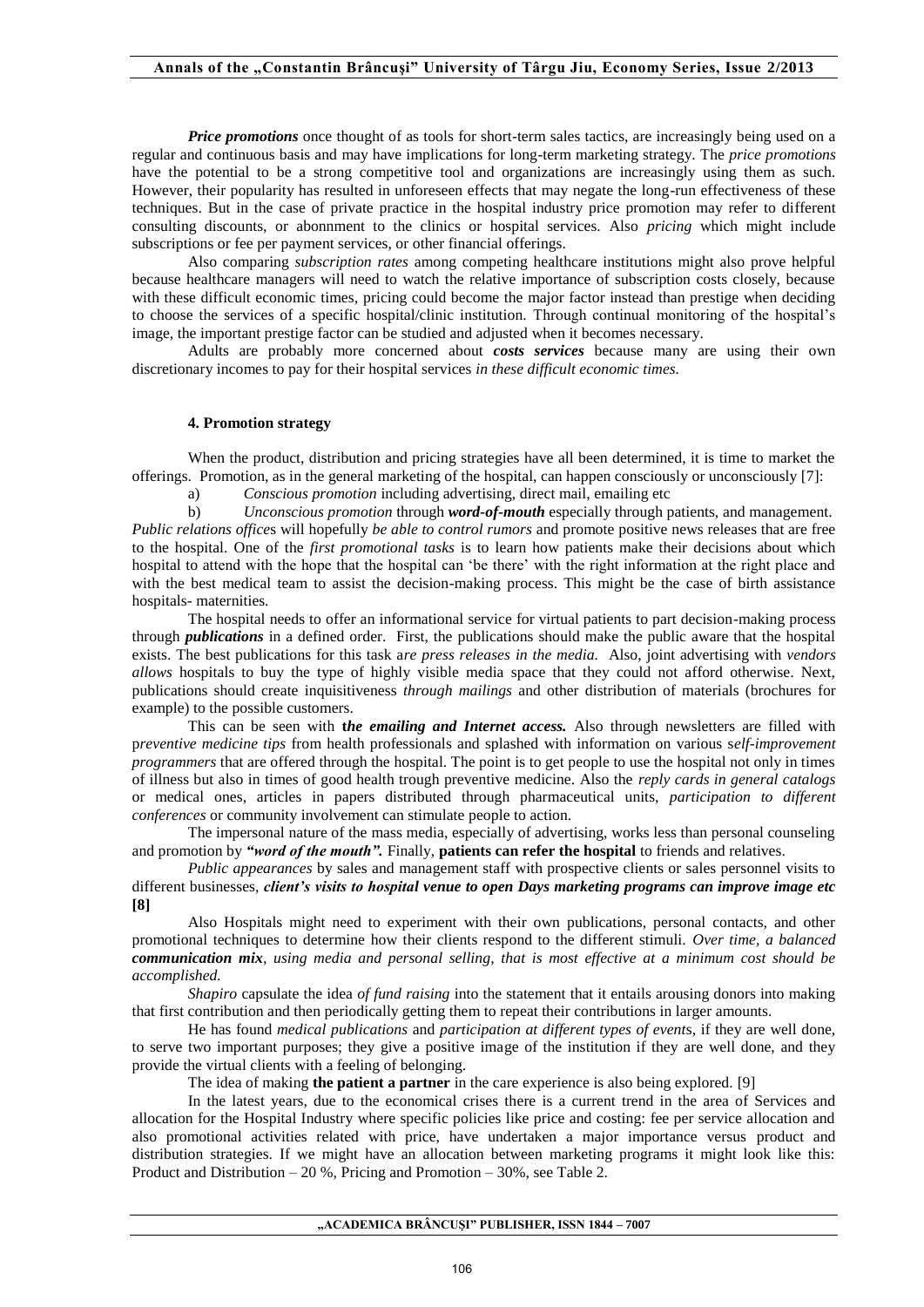



# **Methodology Case Study**

In order to make the analysis of the impact of the Marketing planning on Private Healthcare Sector in Romania we developed a Model of Study with 4 variables: price strategy, promotion strategy, quality of healthcare and marketing planning. (See Figure 2) and we defined the following hypothesis:

Hypothesis H1: Price strategy influences the quality of services H2: Promotion strategy influences the quality of services H3: Quality of Services influences Marketing Planning

We have obtained the answers of 55 Managers and CEO's of Private Hospitals and clinics from Romania based on a Questionnaire which was send by email to all the CEO's and Marketing Managers from more than 150 private Healthcare Entities in Romania. The analysis was conducted between February 2013 and April 2013. Before and after sending the Questionnaire we phoned all the participants.

Model of Study and Results

We used the structural equation modeling in order to make the analysis between all the 4 variables. The nature and the direct relation between the variables was tested by the correlation coefficient which have shown that there is a direct connection between the variables and that all the Hypotheses defined before [H1, H2 and H3] are correct.